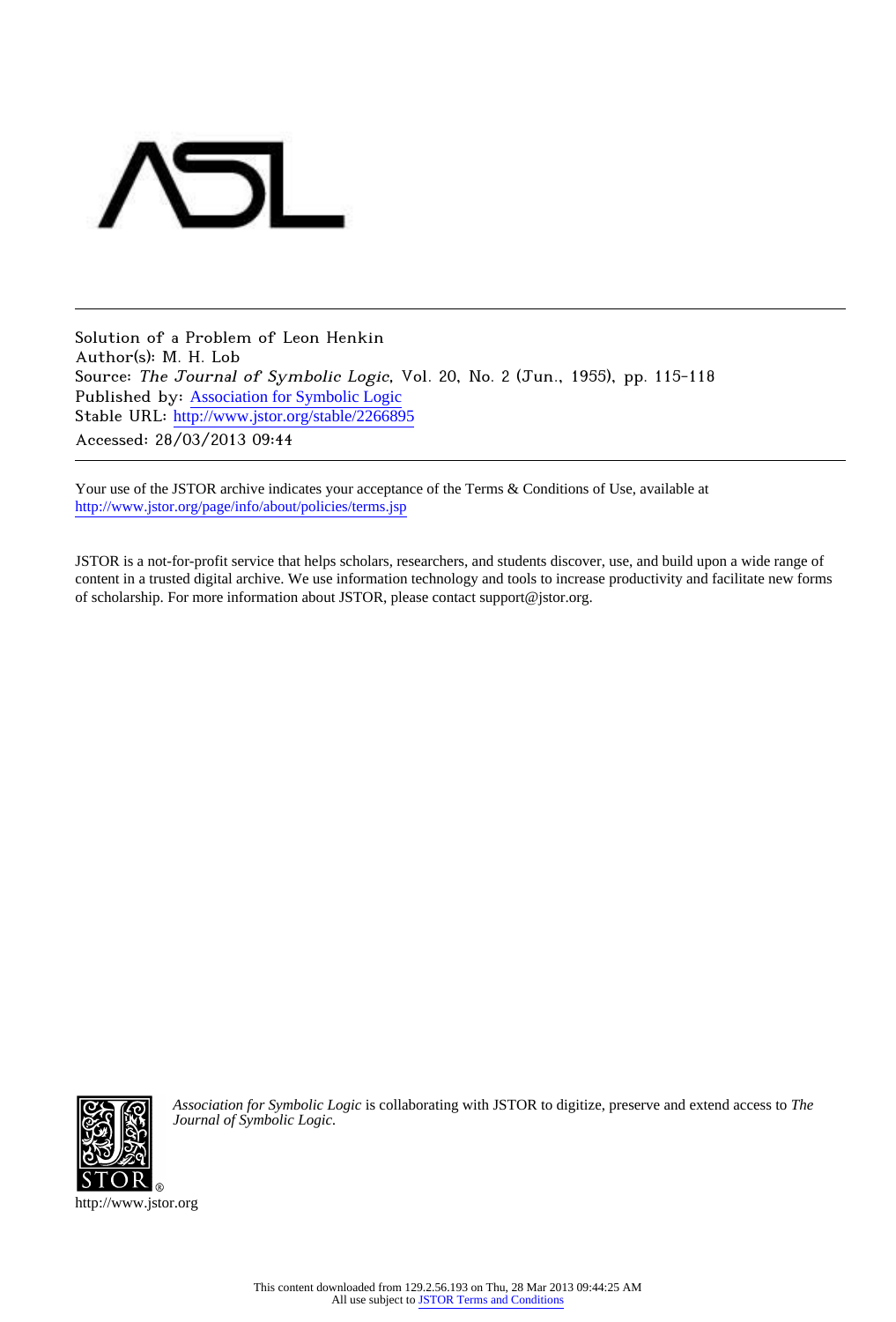## SOLUTION OF A PROBLEM OF LEON HENKIN<sup>1</sup>

## M. H. LÖB

PROBLEM. If  $\Sigma$  is any standard formal system adequate for recursive number theory, a formula (having a certain integer  $q$  as its Gödel number) can be constructed which expresses the proposition that the formula with Gödel number q is provable in  $\Sigma$ . Is this formula provable or independent in  $\Sigma$ ? [2].

One approach to this problem is discussed by Kreisel in [4]. However, he still leaves open the question whether the formula  $(Ex) \mathfrak{B}(x, a)$ , with Gödelnumber a, is provable or not. Here  $\mathfrak{B}(x, y)$  is the number-theoretic predicate which expresses the proposition that  $x$  is the number of a formal proof of the formula with Gödel-number  $\nu$ .

In this note we present a solution of the previous problem with respect to the system  $Z_n$  [3] pp. 289-294, and, more generally, with respect to any system whose set of theorems is closed under the rules of inference of the first order predicate calculus, and satisfies the subsequent five conditions, and in which the function  $\hat{\mathbf{s}}(k, l)$  used below is definable.

The notation and terminology is in the main that of [3] pp. 306-326, viz. if  $\mathfrak A$  is a formula of  $Z_u$  containing no free variables, whose Gödel number is a, then  $\tilde{\mathfrak{B}}(\{\mathfrak{A}\})$  stands for  $(EX) \mathfrak{B}(x, a)$  (read: the formula with Gödel number a is provable in  $Z_{\mu}$ ); if  $\mathfrak{A}$  is a formula of  $Z_{\mu}$  containing a free variable, y say,  $\tilde{\mathfrak{B}}({\mathfrak{A}})$  stands for  $(Ex){\mathfrak{B}}(x, g(y))$ , where  $g(y)$  is a recursive function such that for an arbitrary numeral n the value of  $g(n)$  is the Gödel number of the formula obtained from  $\mathfrak A$  by substituting n for  $\gamma$  in  $\mathfrak A$  throughout. We shall, however, depart trivially from [3] in writing  $\tilde{\mathfrak{B}}(n)$ , where n is an arbitrary numeral, for  $(EX)$   $\mathfrak{B}(x, \mathfrak{n})$ .

In [3] (loc. cit.) the following four conditions are shown to be satisfied by the predicate  $\mathfrak{B}(m, n)$  of  $Z_{\mu}$ .

I. For any formulae  $\mathfrak{S}$  and  $\mathfrak{X}$ , the formula

$$
\widetilde{\mathfrak{B}}(\{\mathfrak{S} \to \mathfrak{T}\}) \to [\widetilde{\mathfrak{B}}(\{\mathfrak{S}\}) \to \widetilde{\mathfrak{B}}(\{\mathfrak{T}\})]
$$

is a theorem.

II. If the formula  $\mathfrak X$  is derivable from the formula  $\mathfrak S$ , then the formula

$$
\widetilde{\mathfrak{B}}(\{\mathfrak{S}\}) \to \widetilde{\mathfrak{B}}(\{\mathfrak{T}\})
$$

is a theorem.

115

Received April 19, 1954.

<sup>1</sup> The substance of this note was contained in a lecture held at the International Congress of Mathematicians, Amsterdam, 1954.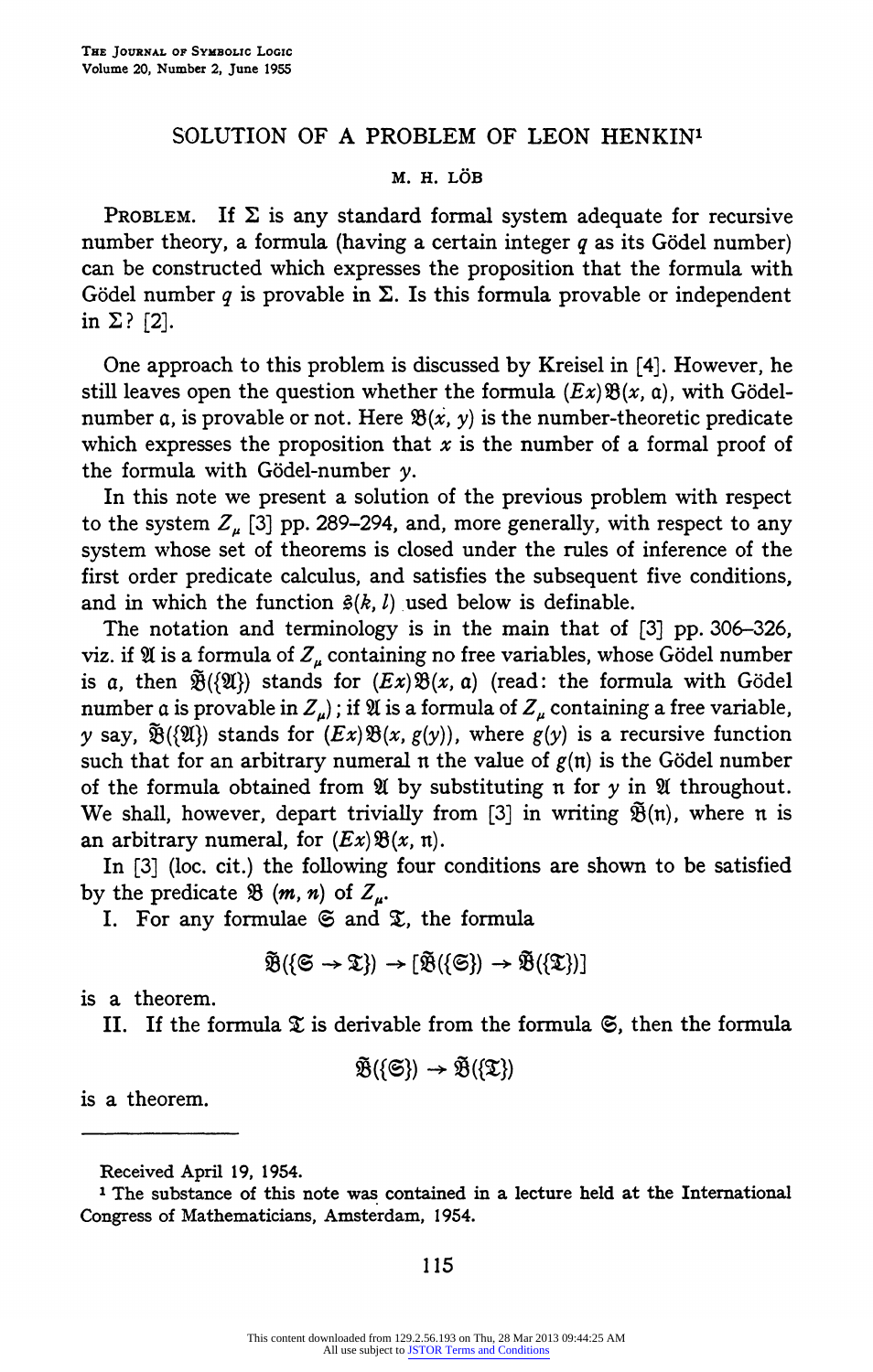III. If  $f(x)$  is a recursive term, then the formula

 $f(x)=0 \rightarrow \widetilde{\mathfrak{B}}(\{f(x)=0\})$ 

is a theorem.

IV. If the formula  $\mathfrak{A}$  is provable, so is the formula  $\widetilde{\mathfrak{B}}(\{\mathfrak{A}\}).$ 

In addition, we require the following condition.

V. For any formula  $\mathfrak{A}$ , the formula

$$
\widetilde{\mathfrak{B}}(\{\mathfrak{A}\}) \to \widetilde{\mathfrak{B}}(\{\widetilde{\mathfrak{B}}(\{\mathfrak{A}\})\})
$$

is a theorem.

Proof of V. From the axiom-schema

 $A(y) \rightarrow (Ex)A(x)$ 

and II we see that

 $\widetilde{\mathfrak{B}}(\{A(y)\}) \rightarrow \widetilde{\mathfrak{B}}(\{(Ex)A(x)\}),$ 

and hence by the predicate calculus

 $(Ex) \widetilde{\mathfrak{B}}(\{A(x)\}) \rightarrow \widetilde{\mathfrak{B}}(\{(Ex)A(x)\}),$ 

are formal theorems.

Replacing  $A(x)$  by  $f(x)=0$ , where  $f(x)$  is a recursive term, we obtain the theorem

(a) 
$$
(Ex)\widetilde{\mathfrak{B}}(\lbrace f(x)=0\rbrace) \rightarrow \widetilde{\mathfrak{B}}(\lbrace (Ex)(f(x)=0\rbrace)).
$$

From III we prove by the predicate calculus the formula

$$
(Ex)(f(x)=0) \rightarrow (Ex)\widetilde{\mathfrak{B}}(\lbrace f(x)=0\rbrace),
$$

and thence, in conjunction with (a), obtain the theorem

(b) 
$$
(Ex)(f(x)=0) \rightarrow \tilde{\mathfrak{B}}(\{(Ex)(f(x)=0)\}).
$$

Since, moreover, the formula  $\mathfrak{B}(\{\mathfrak{A}\})$  (i.e.  $(EX)\mathfrak{B}(x, \mathfrak{a})$ , where a is the Gödel number of  $\mathfrak{A}$ ) is of the form  $(EX)(f(x)=0)$ , V follows.

THEOREM.<sup>2</sup> If  $\mathfrak{S}$  is any formula such that  $\mathfrak{B}(\{\mathfrak{S}\}) \to \mathfrak{S}$  is a theorem, then  $\mathfrak{S}$  is a theorem.

COROLLARY. The particular formula  $\mathfrak S$  of Henkin's problem, which is the same as  $\widetilde{\mathfrak{B}}(\{\mathfrak{S}\})$ , is a theorem.

*Proof.* Let  $\mathfrak{S}$  be a formula such that  $\mathfrak{B}(\{\mathfrak{S}\}) \to \mathfrak{S}$  is a theorem.

(i) Let  $\hat{\mathfrak{s}}(k, l)$  be the function such that, if it is the Gödel number of an expression  $\mathcal{R}$ , the value of  $\mathcal{B}(f, 1)$  is the Gödel number of the expression obtained from  $\mathcal R$  by replacing the variable a throughout by I.

<sup>&</sup>lt;sup>2</sup> In a previous version of this note the method of proof was applied specifically to Henkin's problem. The present more general formulation of our result was suggested by the referee.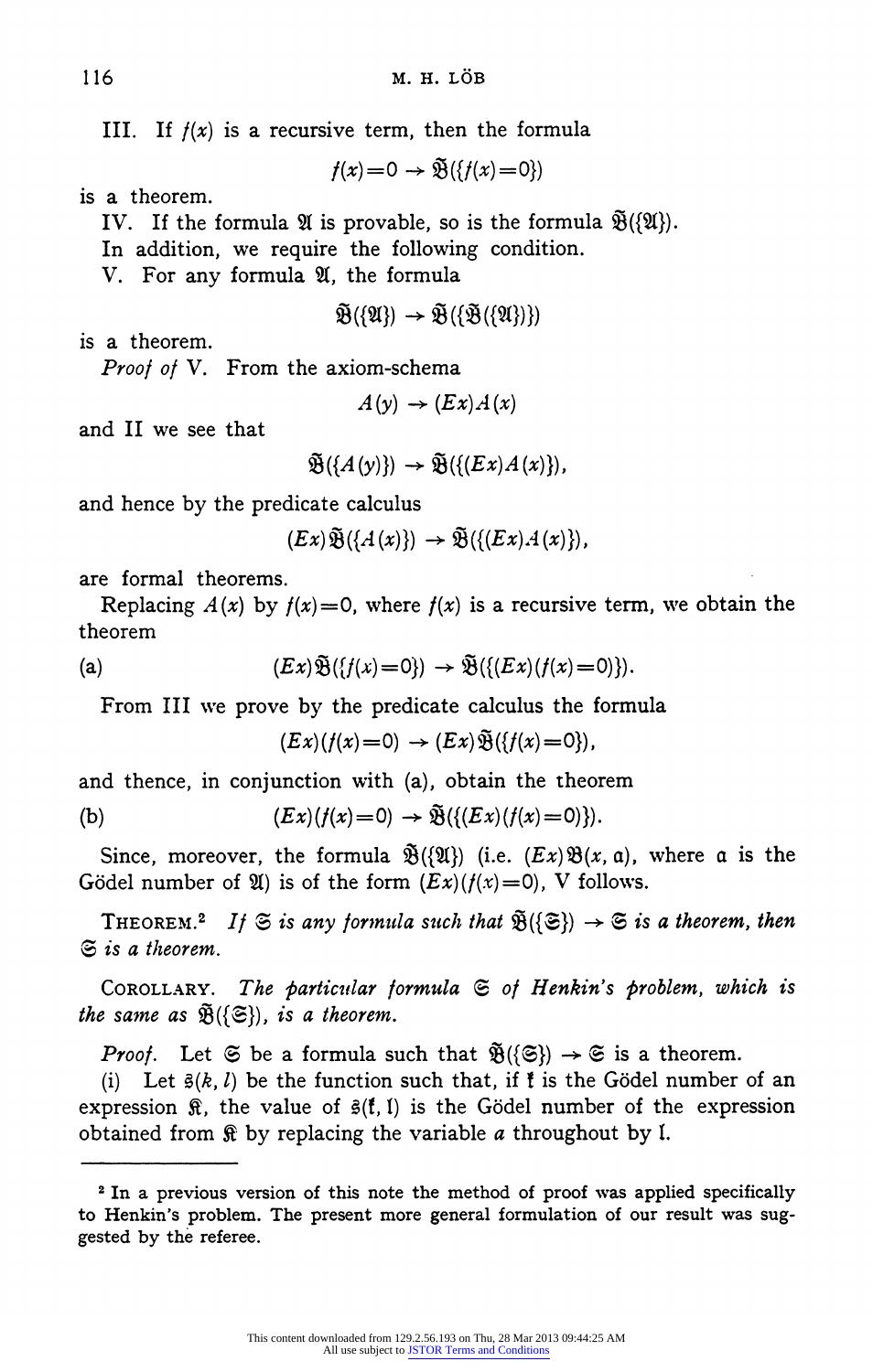By means of the function  $\hat{g}(k, l)$  we can construct<sup>3</sup> a formula  $\hat{\mathfrak{T}}$  which has the form

 $\widetilde{\mathfrak{B}}(\{\mathfrak{T}\}) \rightarrow \mathfrak{S}.$ 

For consider the formula  $\tilde{\mathfrak{B}}(\hat{\mathfrak{s}}(a, a)) \to \mathfrak{S}$ . Let its Gödel number be f. Then the formula  $\tilde{\mathfrak{R}}(\tilde{\mathfrak{g}}(f, f)) \to \mathfrak{S}$  has the Gödel number  $\tilde{\mathfrak{g}}(f, f)$ . So if  $\mathfrak{T}$  is the formula with Gödel number  $\hat{\mathfrak{s}}(\mathfrak{f},\mathfrak{f})$ , then  $\mathfrak{D}$  has the form  $\tilde{\mathfrak{B}}(\mathfrak{D}) \to \mathfrak{S}$ .

(ii) If  $\mathfrak T$  is a theorem, so is  $\mathfrak S$ . For if  $\mathfrak T$  is a theorem, so is  $\widetilde{\mathfrak B}(\mathfrak T)$  according to IV, and then  $\mathfrak S$  is obtained simply by modus ponens.

(iii) The argument of (ii) may be formalized to obtain a formal proof of the formula

$$
\widetilde{\mathfrak{B}}(\{\mathfrak{T}\})\rightarrow\widetilde{\mathfrak{B}}(\{\mathfrak{S}\}).
$$

For let  $\mathfrak{D}$  be the formula  $\mathfrak{B}(\{\mathfrak{D}\}) \to \mathfrak{S}$  of (i).

Now the formula

(c) 
$$
\widetilde{\mathfrak{B}}(\{\widetilde{\mathfrak{B}}(\{\mathfrak{T}\})\}) \& \widetilde{\mathfrak{B}}(\{\widetilde{\mathfrak{B}}(\{\mathfrak{T}\})\} \rightarrow \mathfrak{S}) \rightarrow \widetilde{\mathfrak{B}}(\{\mathfrak{S}\})
$$

is easily seen to be provable by an application of I. But by (i) the second conjunctive clause in the antecedent of (c) may be written in the form  $\tilde{\mathfrak{B}}(\mathfrak{X})$ . Hence (c) reduces to the provable formula

(d) 
$$
\widetilde{\mathfrak{B}}(\{\widetilde{\mathfrak{B}}(\{\mathfrak{T}\})\}) \& \widetilde{\mathfrak{B}}(\{\mathfrak{T}\}) \rightarrow \widetilde{\mathfrak{B}}(\{\mathfrak{S}\}).
$$

From (d) we obtain the provability of

(e) 
$$
\mathfrak{B}(\{\mathfrak{T}\}) \to \mathfrak{B}(\{\mathfrak{S}\})
$$
 by V.

(iv) Now we make use of our hypothesis that  $\tilde{\mathfrak{B}}(\{\mathfrak{S}\}) \to \mathfrak{S}$  is a theorem, combining it with (e) to obtain the information that

$$
\widetilde{\mathfrak{B}}(\{\mathfrak{T}\})\rightarrow \mathfrak{S}
$$

is a theorem, i.e.  $\mathfrak X$  is a theorem by (i).

(v) Since  $\mathfrak X$  is provable (iv), we use (ii) to conclude that  $\mathfrak S$  is a theorem. This completes the proof.

The method used in the previous proof leads to a new derivation of paradoxes in natural language.<sup>4</sup> For let A be any sentence, and let B be the sentence

"If this sentence is true, then so is  $A$ ."

Now we easily see that, if B is true, then so is  $A$ . That is, B is true. Hence,  $A$  is true. We have thus shown that every sentence is true.

It is worth noticing, perhaps, that this paradox is derived without using the word "not".4 It is therefore available as a test of inconsistency of formal systems which do not contain a symbol for negation.

<sup>3</sup> This type of construction was originated by Godel in [1].

<sup>4</sup> At the referee's suggestion.